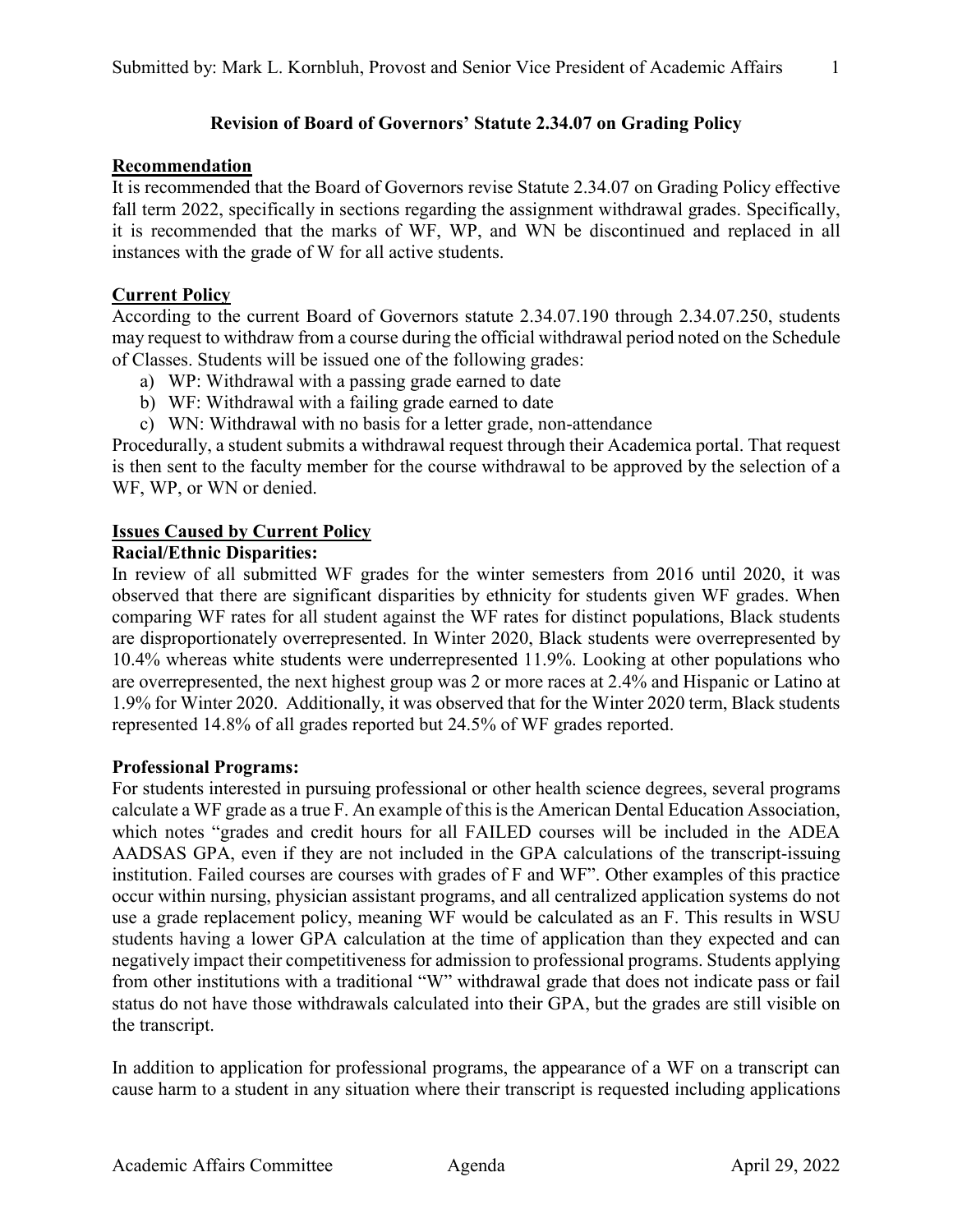for scholarships, internships, and employment. Considering there are problematic disparities in the overrepresentation of WF grades earned by marginalized communities, continuing to include WF on transcripts would assist in perpetuating discrimination or limited opportunities for students in this population in their professional journeys beyond WSU. In review of all 4-year public institutions in Michigan, Wayne State University is the only research one institution to issue a withdrawal grade beyond a standard "W".

## **Financial Aid:**

When a student withdraws from all courses, the Office of Student Financial Aid is required to calculate the amount of earned aid based on the date the student has requested the withdrawal. This process must be completed within federal Title IV aid deadlines. By requiring faculty approval for a withdrawal to be granted, this can create a delay in the calculation if a faculty member does not approve or deny the withdrawal in a timely fashion. A delay can cause WSU to be out of compliance with the Financial Aid regulations. This is a highly regulated and audited process. Violations can trigger fines and risks our federal aid program participation.

### **Faculty Approval of W Grades:**

The rationale behind faculty approval for a withdrawal was so that faculty could intervene with students in an attempt to help them plan a path towards course completion instead of students deciding independently to withdraw. In reviewing withdrawal data for every semester from 09/2019 through 09/2021 however, on average only 1.95% of withdrawal requests are denied by the faculty, implying that only in rare circumstances does an outcome differ from the student'sinitiated request for withdrawal. Also, Wayne State is the only one of Michigan's four-year institutions to require faculty approval for withdrawal.

#### **Proposed Revisions**

We propose that the distinguishing of WF, WP, and WN be removed from grading policy and be replaced with a standard W grade for all withdrawals. This requires deleting sections 2.34.07.210 and 2.34.07.220 of the Board of Governors statute 2.34.07. Further, we propose the requirement of faculty to issue a grade in Pipeline (a system no longer utilized), be removed. This requires deleting section 2.37.07.240.

Specifically, we propose the following changes, by section:

#### 2.34.07.060

When a course is repeated, credit is only granted once. The last grade and credit hours for a repeated course are used in computing a student's grade point average and for awarding credit hours applicable for a degree even if lower than the previous grade. However, a grade of "WP" (Withdrawal/Passing, no credit) or "WF" (Withdrawal/Failure, no credit) "W" or "I" (Incomplete, no credit) will not replace a previous grade or credit hours for a course. All attempts to take a course will be recorded on a student's transcript, whatever the last grade and credit hours awarded may be.

#### 2.34.07.190 Withdrawal Policy

The Withdrawal Policy is revised as it applies to both undergraduate and graduate grading. Students should be informed that they are responsible for notifying the instructor of the exact date of withdrawal from class.